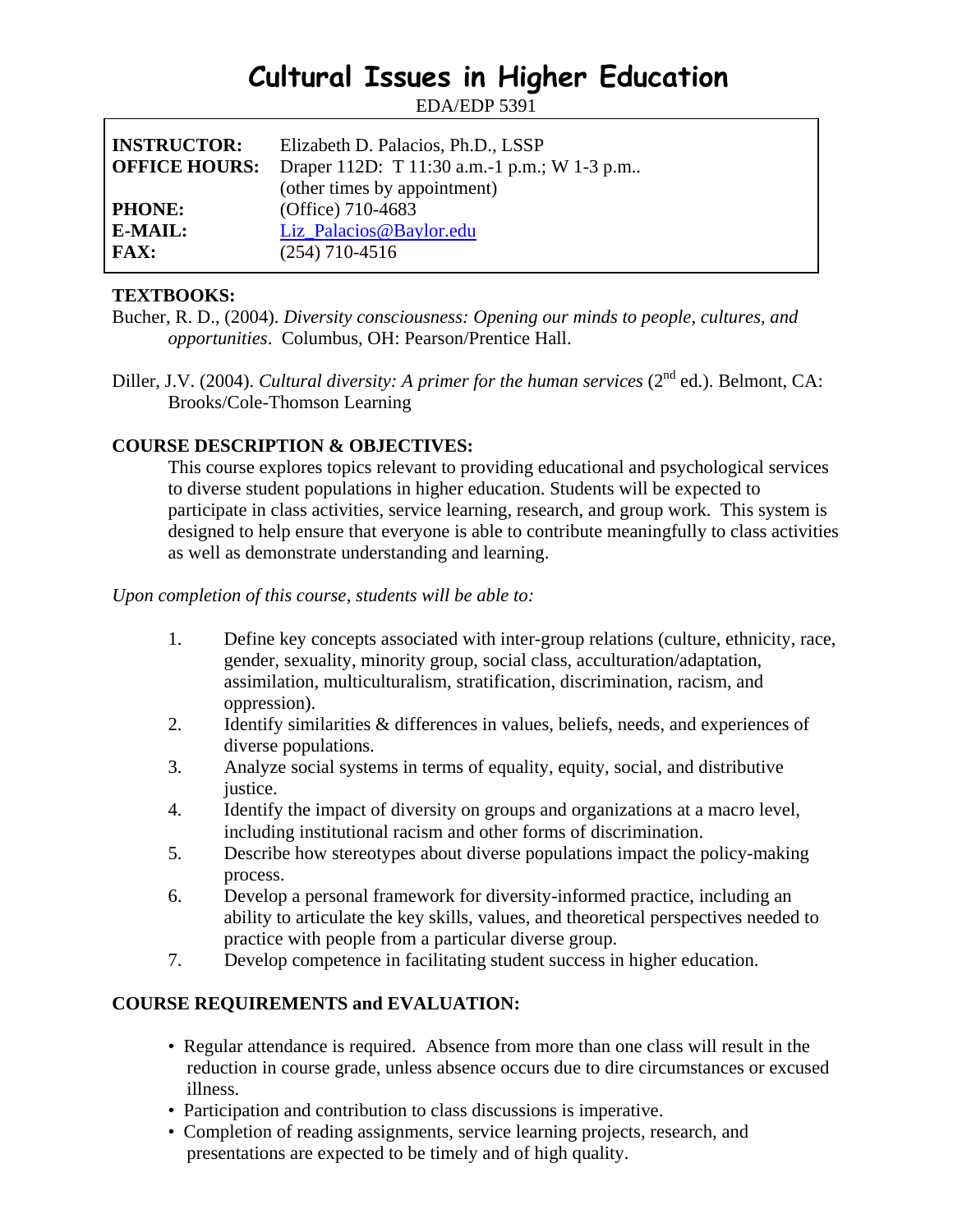#### *Grading Scale Points:*

**A**= 91-100 **B+**= 88-90 **B**= 81-87 **C+**= 79-80 **C**= 71-78 **D**= 68-70 **F**=67 and below

### **A. Ancestry Paper (5%)**

Each student will write a 3-5 page paper that explores his/her ethnic roots and the assimilation experiences of parents, grandparents, and/or other significant influential relatives in the student's life. Further details will be given in class.

#### **B. Reading Responses (10 %)**

Students will submit a type-written reaction paper approximately one page in length (doublespaced, 12pt.font) at the beginning of each class. These reading responses should be a personal reaction to the assigned reading for that day or may be a personal reaction to class discussions from the previous class meeting (new insights, how the readings relate to other topics in higher education, implications for future research, etc.). Students may substitute a journal article they found in place of the assigned reading in the LRC as long as it addresses the same topic.

### **C. Reflection Assignment (10%)**

**Part I:** At the beginning of the semester, each student will be asked to tape record a selfassessment of their own ideas and attitudes about multiculturalism. Using the *Interview Guide*, include your own experiences and how the experiences of others have affected you personally. Make sure to include examples of what you are discussing.

**Part II:** At the end of the semester, each student will listen to the tape and respond to the selfreflection in a 3-5 page essay. Refer to only ideas, events, and readings that were most significant to you in your analysis. Due date is indicated on the class calendar.

## **D. Research Project (15%)**

#### **Students may choose ONE of the following options:**

1. *Personal Interview*.

 The student will find a person (who belongs to one of the minority groups discussed in class) who is willing to be interviewed. The student will conduct an in-depth interview with this person exploring demographic information, family background, traditions, ethnic/racial identity, and experiences with oppression, coping strategies, and attitudes toward oppressors. The interview should last between 40 – 60 minutes; notes may be taken, or if the person is comfortable with tape-recording, the interview may be tape recorded. The student will then compare and contrast this information with his/her own life experience, especially in the areas of opportunity, oppression, and attitudes toward the majority. All identifying information (e.g., name, address) about the person must be omitted or altered in the paper to protect the person' right to confidentiality.

2. *Media Analysis*.

 The student will select a current event that is receiving coverage in the media (i.e., television news or documentaries, radio, magazines, newspapers). The student will conduct an exhaustive analysis for elements of sexism, racism, heterosexism, classism, ageism, ableism, etc. This will require that the student expose him/herself to  $4 - 5$  examples from various media sources (if the sources include television or radio, then it will be useful to video- or tape-record, if possible). Given this selection of media samples, the student will write a paper including the following components—

 a. identification of the issue, its relevance to higher education, and rationale for selecting this issue.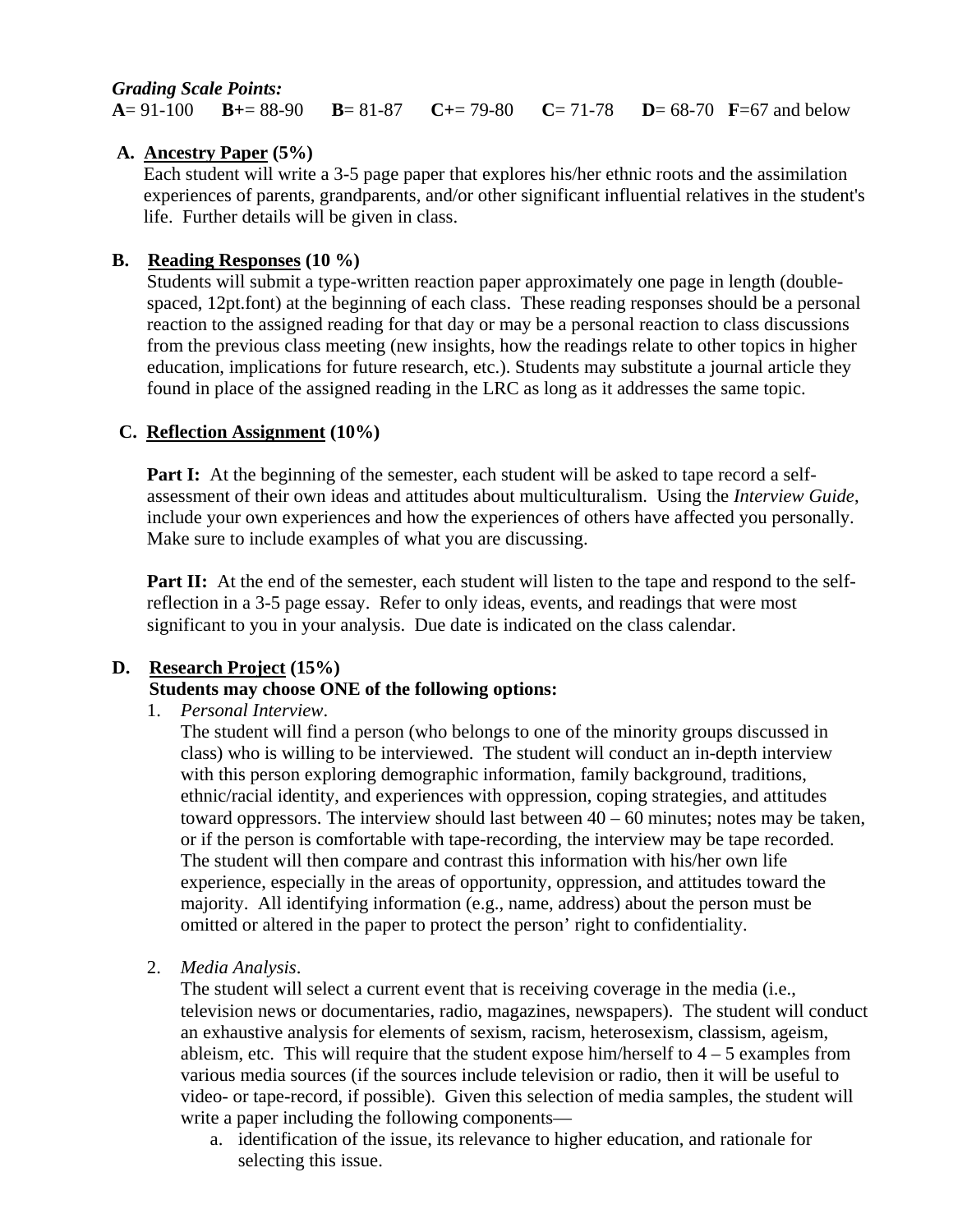- b. description of how minorities are portrayed (indicating the nature of the portrayal).
- c. examples from class readings about concerns of the minority group that needed to be addressed in the media coverage.

## **E. Multicultural Experiences (MC) (20%)**

 Each student will visit **TWO** sites: ethnic communities, events, programs, celebrations, etc. that enable him/her to feel, experience, learn, and understand more about cultures different from his/her own. A report for each site, ranging from 3-5 pages, will be submitted to the instructor before or on the due date indicated on the calendar. The report should include photos, programs, quotes, or any other supporting materials of the experience and how it relates to this class. Three-five research articles should also be included in the report (with a reference list) to help support the experience or add understanding to the topic.

 A presentation of **ONE** of the two MC experiences will be presented during class at the specified date. Handouts, visual aids, samples of cultural foods, clothing, etc. should be provided for the class presentation.

**\*\*\*ONE MC Experience MAY BE SUBSTITUTED BY A MOVIE:** An analysis of one movie, approved by the instructor, may be submitted. During the presentation, the student may bring the video and show the class a small segment to enhance his/her class presentation.

**F. Two Examinations (40%)** Details will be provided in class.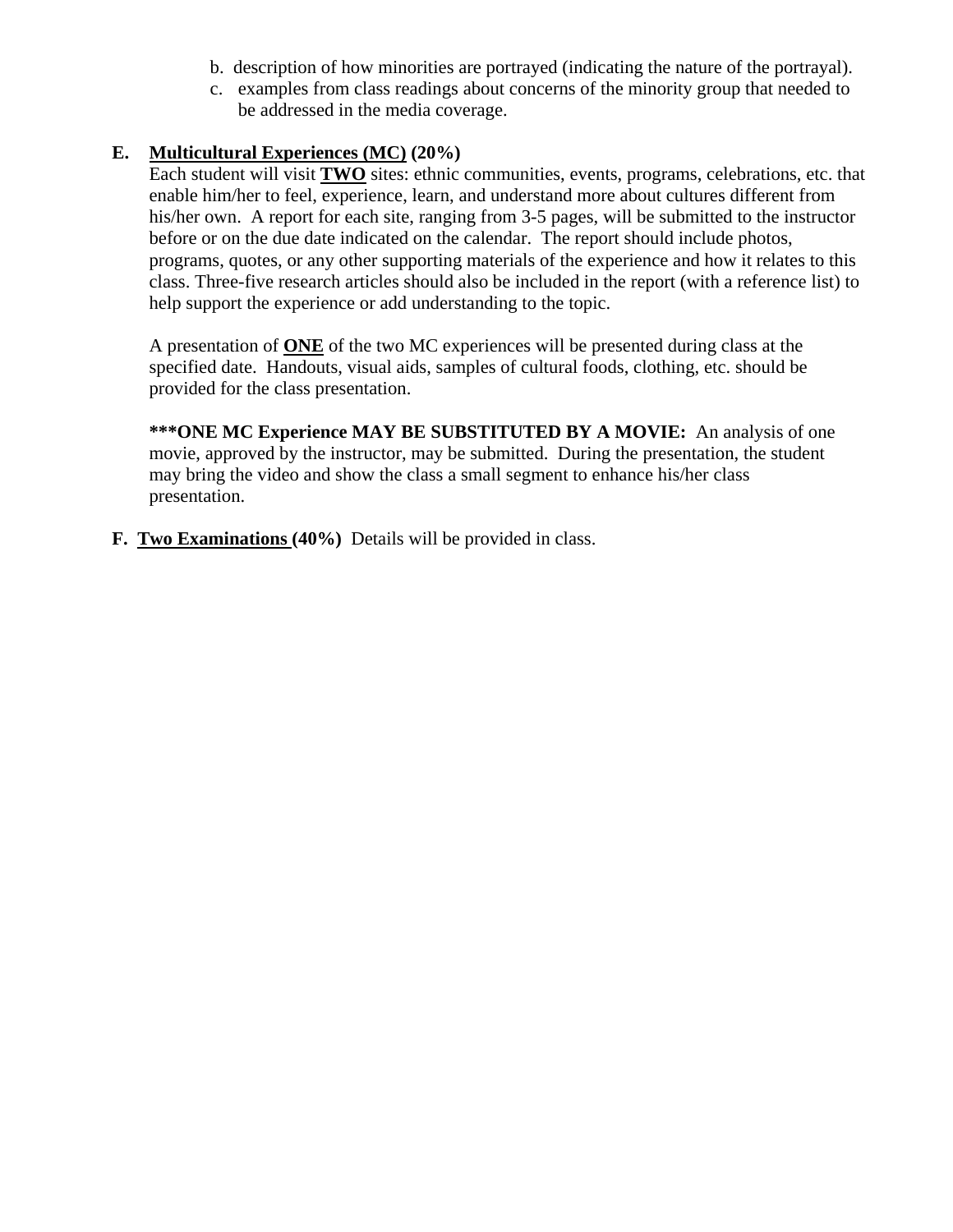# **TENTATIVE CALENDAR OF CLASS ACTIVITIES AND READING ASSIGNMENTS**

| <b>Date</b>      | <b>Readings</b>                                                                                                         | <b>Assignment Due</b>                                      |
|------------------|-------------------------------------------------------------------------------------------------------------------------|------------------------------------------------------------|
| <b>August</b>    |                                                                                                                         |                                                            |
| 22               | Overview of course & requirements: Intro. to Multicultural Competence                                                   |                                                            |
| 29               | Multicultural competence<br><b>Readings:</b> (Bucher) Ch. 2; (Diller) Ch. 1 & 2                                         | <b>Reading Response</b><br><b>Ancestry Paper</b>           |
| <b>September</b> |                                                                                                                         |                                                            |
| 5                | Culture, social class, social identity<br>Readings: (Bucher) Ch. 1; (Diller) Ch. 4; LRC Article                         | <b>Reflection Assignment I.</b><br><b>Reading Response</b> |
| 12               | <b>Barriers to success</b><br>Video: Color of Fear<br>Readings: (Bucher) Ch. 3; (Diller) Ch. 3                          | <b>Reading Response</b>                                    |
| 19               | Developing diversity consciousness: Confronting the "isms"<br>Readings: (Bucher) Ch. 4; (Diller) Ch. 6                  | <b>Reading Response</b>                                    |
| 26               | Communication and service delivery<br>Readings: (Bucher) Ch. 5; (Diller) Ch. 7                                          | <b>Reading Response</b>                                    |
| <b>October</b>   |                                                                                                                         |                                                            |
| 3                | International & immigration issues<br>Video: Farmingville<br><b>Readings: LRC Articles</b><br><b>Take Home Mid-term</b> | <b>Reading Response</b>                                    |
| 10               | Immigration (Cont'd); Students of Color<br><b>Readings:</b> (Diller) Ch. 5 & 8; LRC Articles                            | <b>Reading Response</b>                                    |
| 17               | WALK                                                                                                                    |                                                            |
| 24               | African-American and Biracial Population<br>Readings: (Diller) Ch. 11; LRC Articles                                     | <b>Reading Response.</b>                                   |
| 31               | Latino Population<br>Readings: (Diller) Ch. 9; LRC Articles                                                             | <b>Reading Response</b>                                    |
| <b>November</b>  |                                                                                                                         |                                                            |
| 7                | <b>Asian Population</b><br>Readings: (Diller) Ch. 12; LRC Articles                                                      | <b>Reading Response</b>                                    |
| 14               | <b>Native American Population</b><br>Readings: (Diller) Ch. 10; LRC Articles                                            | <b>Reading Response</b>                                    |
| 21               | Special Populations and other minority groups<br><b>Readings: LRC Articles</b>                                          | <b>Reading Response</b><br><b>Research Project</b>         |
| 28               | <b>Future Directions</b><br><i>Readings: (Bucher)</i> Ch. 6 & 7; (Diller) Ch. 13 & 14                                   | <b>Reading Response</b>                                    |
| <b>December</b>  |                                                                                                                         |                                                            |
| 5                | <b>Multicultural Experience Presentations/Reports Due</b><br><b>Take Home Final Exam</b>                                | Reflection<br><b>Assignment II.</b>                        |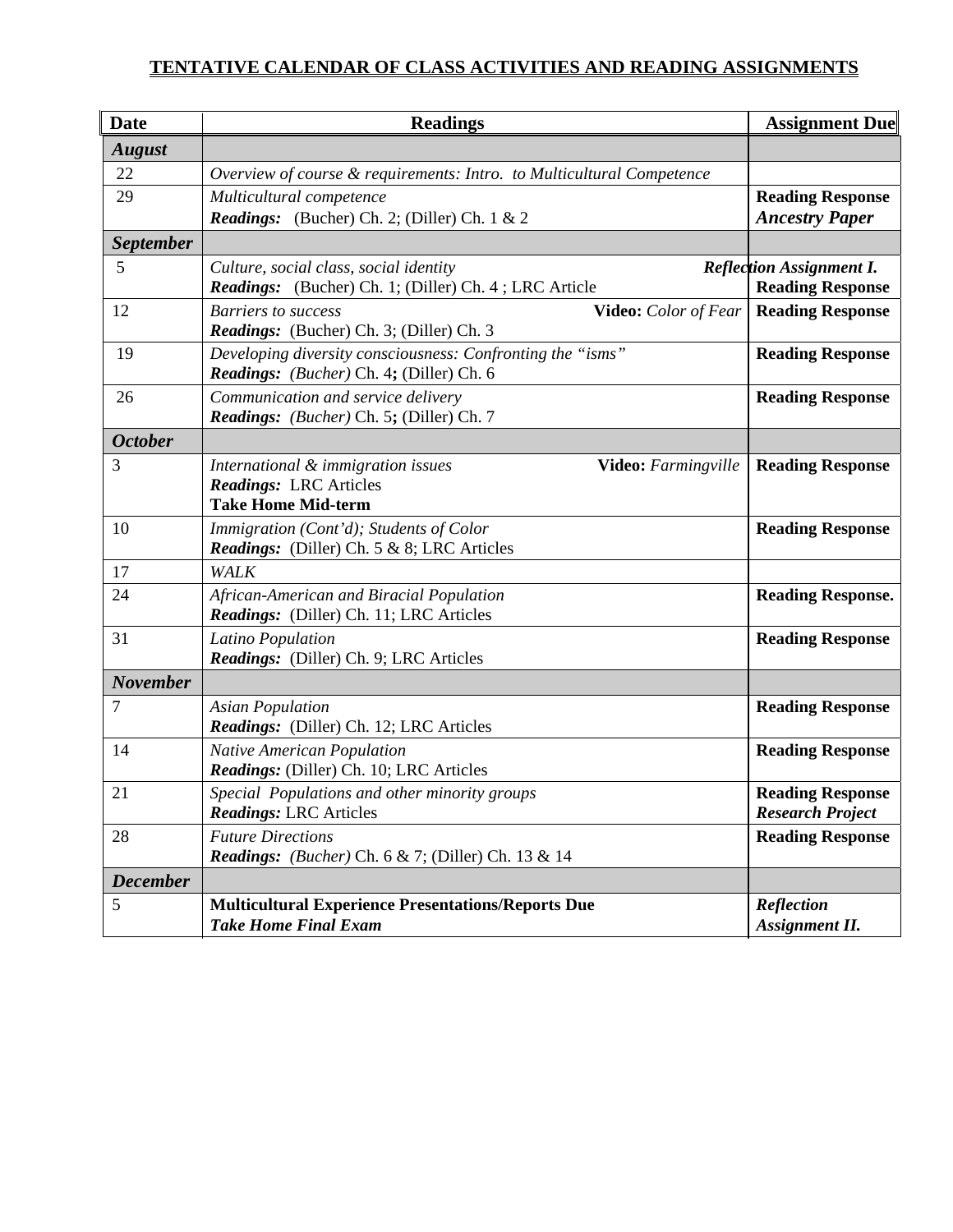# **Reflection Assignment**

# **Part I (Remember only YOU will hear this tape, so be thorough)**

# **A. Background (Be brief, most of this was covered in your Historical Paper)**

- 1. Age, Birthplace
- 2. Brief description of what you know about your parent's backgrounds
- 3. Social class and status when growing up. Current status (e.g., job or source of income)

#### **B. Experience and Contact**

- 1. When did you first learn there were different racial and ethnic groups in this country? What were you told about groups other than your own as a child? Do you remember your first contact with a person of a racial/ethnic group different than your own? When? What kind of relationship was it?
- 2. When did you first learn there were people with different abilities in this country? As a child, what were you told about people with different abilities? Do you remember your first contact with a person with different abilities? When? What kind of relationship was it?
- 3. When did you first learn there were people who practiced different religions in this country? As a child, what were you told about people who practiced different religions? Do you remember your first contact with a person who practiced different religions? When? What kind of relationship was it?
- 4. When did you first learn there were people with different sexual orientations in this country? What were you told about people with different sexual orientations? Do you remember your first contact with a person with different sexual orientations? When? What kind of relationship was it?
- 5. Do you remember when you first were aware of gender differences? Do you remember your first friendship with a person of the opposite sex?
- 6. What was your experience of diversity?
	- a. in your neighborhood where you grew up?
	- b. in your grade or elementary school?
	- c. in junior high or high school? College?
	- d. in the military (if relevant)?
	- e. on jobs you have worked?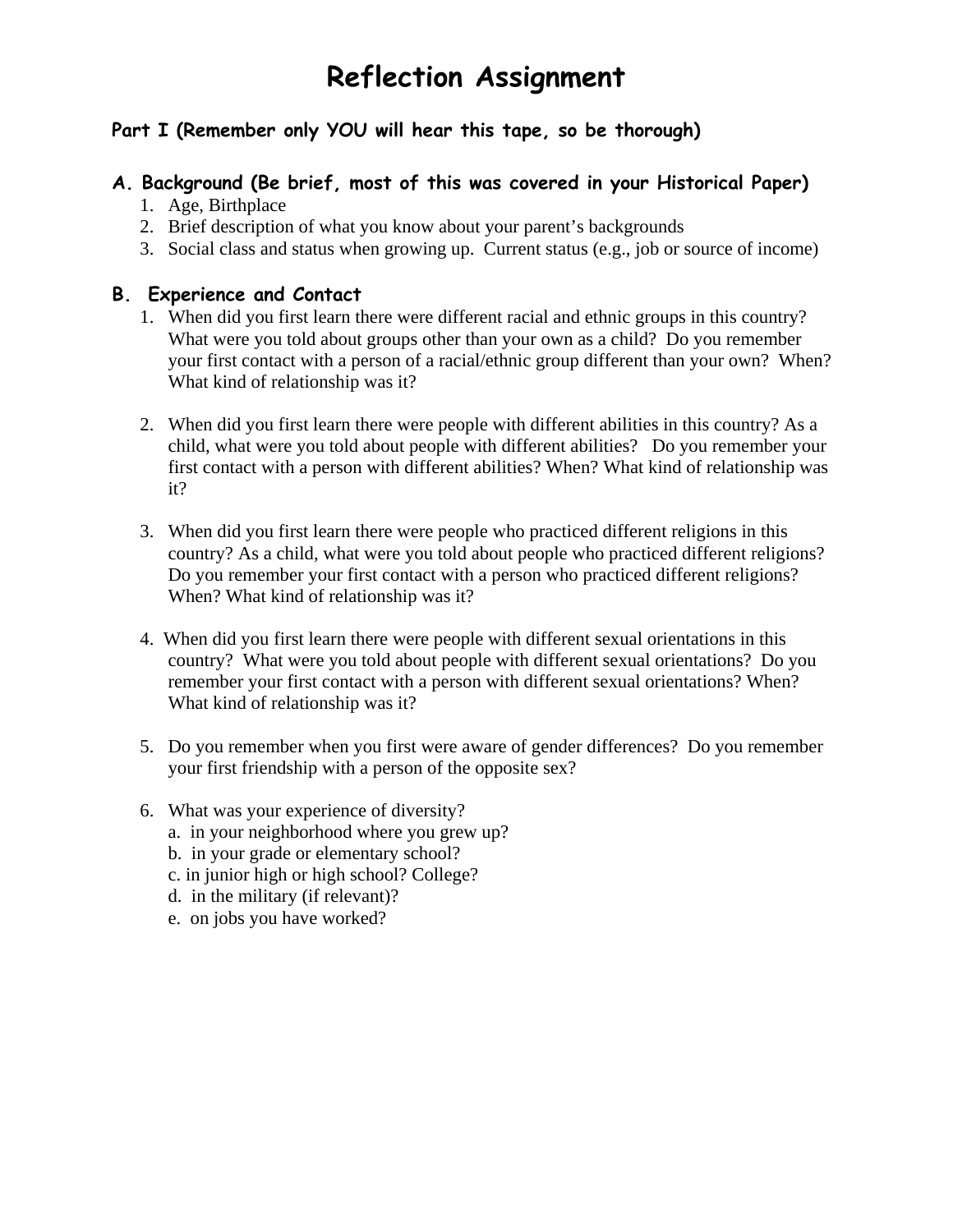### **References**

- Bucher, R. D., (2004). *Diversity consciousness: Opening our minds to people, cultures, and opportunities*. Columbus, OH: Pearson/Prentice Hall.
- Diller, J.V. (2004). *Cultural diversity: A primer for the human services* (2<sup>nd</sup> ed.). Belmont, CA: Brooks/Cole-Thomson Learning

Payne, R. K. (2001). *A framework for understanding poverty*. Highlands, TX: aha! Process, Inc.